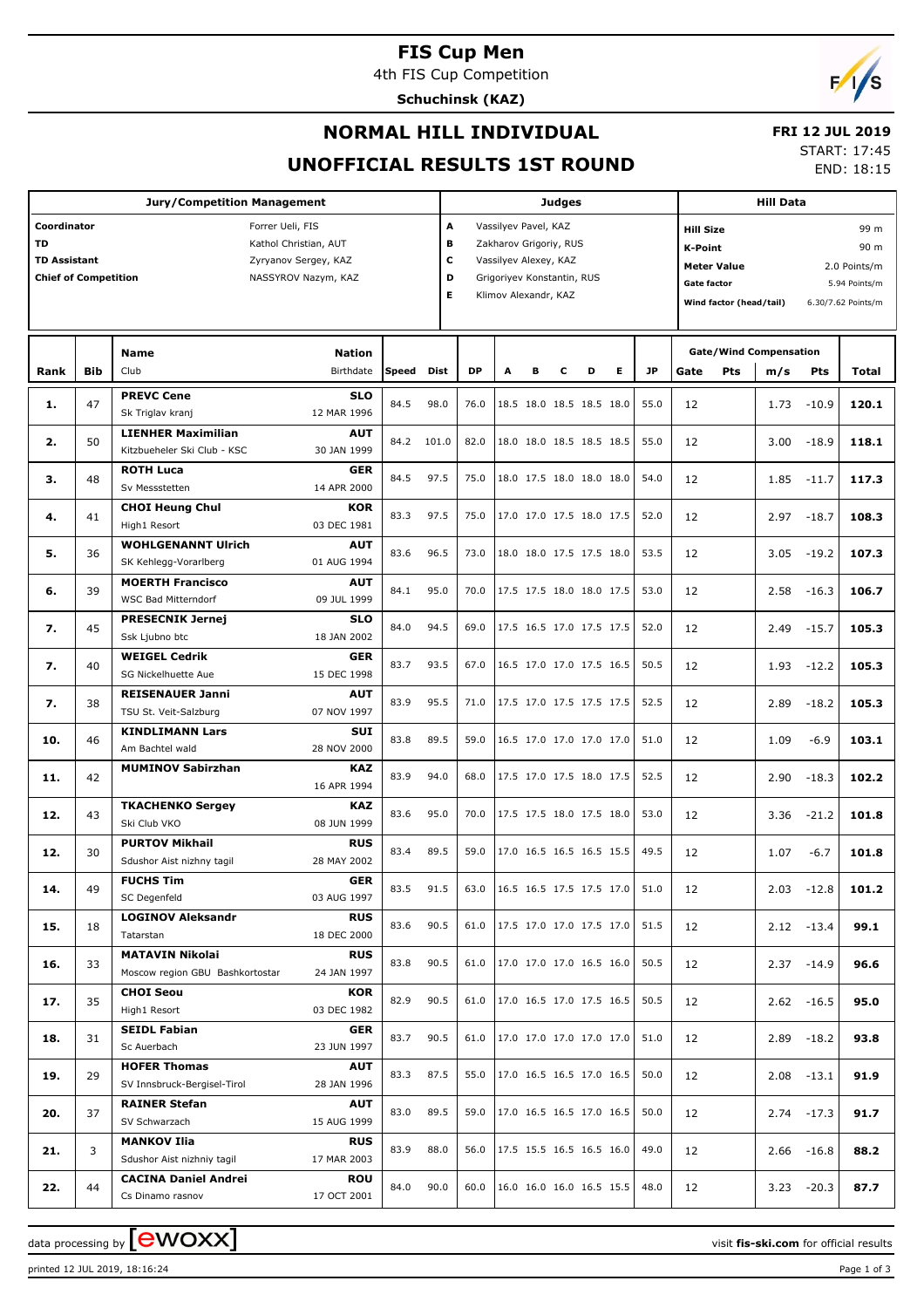# **FIS Cup Men**

4th FIS Cup Competition

**Schuchinsk (KAZ)**



## **NORMAL HILL INDIVIDUAL**

#### **FRI 12 JUL 2019**

#### **UNOFFICIAL RESULTS 1ST ROUND**

START: 17:45 END: 18:15

|      |                | <b>Name</b>                                         | <b>Nation</b>             |            |      |           |   |   |   |                          |    |           | <b>Gate/Wind Compensation</b> |            |      |               |              |
|------|----------------|-----------------------------------------------------|---------------------------|------------|------|-----------|---|---|---|--------------------------|----|-----------|-------------------------------|------------|------|---------------|--------------|
| Rank | <b>Bib</b>     | Club                                                | Birthdate                 | Speed Dist |      | <b>DP</b> | A | в | c | D                        | E. | <b>JP</b> | Gate                          | <b>Pts</b> | m/s  | <b>Pts</b>    | <b>Total</b> |
| 23.  | $\overline{7}$ | <b>VASKUL Andrii</b><br>COP of Winter Sports        | <b>UKR</b><br>01 APR 1999 | 83.5       | 84.5 | 49.0      |   |   |   | 16.5 16.0 16.5 16.5 16.5 |    | 49.5      | 12                            |            | 2.88 | $-18.1$       | 80.4         |
| 24.  | 23             | <b>FELDOREAN Andrei</b><br>Acs Sacele               | <b>ROU</b><br>13 APR 2000 | 83.4       | 82.5 | 45.0      |   |   |   | 16.5 16.0 16.0 16.0 16.0 |    | 48.0      | 12                            |            |      | $2.02 - 12.7$ | 80.3         |
| 25.  | 28             | <b>CHO Sungwoo</b>                                  | <b>KOR</b><br>01 JAN 2000 | 83.0       | 83.0 | 46.0      |   |   |   | 16.0 15.5 16.0 16.5 16.0 |    | 48.0      | 12                            |            | 2.30 | $-14.5$       | 79.5         |
| 26.  | 8              | <b>PACURAR Radu Mihai</b><br>Cs Dinamo rasnov       | <b>ROU</b><br>06 SEP 2001 | 83.8       | 83.0 | 46.0      |   |   |   | 16.0 15.0 16.0 16.0 16.0 |    | 48.0      | 12                            |            | 2.37 | $-14.9$       | 79.1         |
| 27.  | 20             | <b>DZHAFAROV Zakhir</b>                             | <b>RUS</b><br>01 OCT 1998 | 83.2       | 82.0 | 44.0      |   |   |   | 16.5 17.0 16.5 17.0 16.5 |    | 50.0      | 12                            |            | 2.50 | $-15.8$       | 78.2         |
| 28.  | 32             | <b>MARCHUKOV Aleksandr</b><br>Sankt-Petersburg      | <b>RUS</b><br>08 OCT 2000 | 83.8       | 86.5 | 53.0      |   |   |   | 16.5 16.5 16.5 16.5 16.5 |    | 49.5      | 12                            |            | 3.96 | $-24.9$       | 77.6         |
| 29.  | 25             | <b>CAMENZIND Noah</b><br>Einsiedeln                 | <b>SUI</b><br>06 AUG 2002 | 83.2       | 81.5 | 43.0      |   |   |   | 15.5 16.0 16.5 16.5 16.5 |    | 49.0      | 12                            |            | 2.78 | $-17.5$       | 74.5         |
| 30.  | 12             | <b>VASSILYEV Danil</b>                              | <b>KAZ</b><br>22 JUL 2004 | 82.5       | 81.0 | 42.0      |   |   |   | 16.5 15.0 16.5 16.5 15.5 |    | 48.5      | 12                            |            | 2.83 | $-17.8$       | 72.7         |
| 31.  | 22             | <b>SELL Adrian</b><br>Sv Messstetten                | <b>GER</b><br>28 APR 1998 | 82.6       | 79.5 | 39.0      |   |   |   | 15.5 15.5 15.5 16.0 16.0 |    | 47.0      | 12                            |            | 2.26 | $-14.2$       | 71.8         |
| 32.  | 27             | <b>MARUSIAK Yevhen</b><br>ShVSM of Ivano-Frankivsk  | <b>UKR</b><br>16 MAR 2000 | 83.0       | 78.5 | 37.0      |   |   |   | 15.5 15.5 14.5 15.5 15.0 |    | 46.0      | 12                            |            | 1.94 | $-12.2$       | 70.8         |
| 33.  | 24             | <b>SPULBER Mihnea Alexandru</b><br>Acs Sacele       | ROU<br>11 DEC 2000        | 83.8       | 76.5 | 33.0      |   |   |   | 15.5 15.5 16.0 16.0 16.0 |    | 47.5      | 12                            |            | 1.67 | $-10.5$       | 70.0         |
| 34.  | 15             | <b>KORCHUK Anton</b><br>COP of Winter Sports        | <b>UKR</b><br>04 AUG 2004 | 83.2       | 80.0 | 40.0      |   |   |   | 16.5 15.5 15.5 16.5 15.5 |    | 47.5      | 12                            |            | 2.88 | $-18.1$       | 69.4         |
| 35.  | 26             | <b>KOTIK Kiril</b>                                  | <b>RUS</b><br>02 NOV 1998 | 82.9       | 76.0 | 32.0      |   |   |   | 15.5 15.5 15.5 16.0 15.5 |    | 46.5      | 12                            |            | 1.48 | $-9.3$        | 69.2         |
| 36.  | 21             | <b>SADREEV Danil</b><br>MBU DOD SDUSSH Leninogorsk  | <b>RUS</b><br>07 MAY 2003 | 82.6       | 77.5 | 35.0      |   |   |   | 15.0 15.0 15.0 15.5 14.5 |    | 45.0      | 12                            |            | 2.06 | $-13.0$       | 67.0         |
| 37.  | 2              | <b>NIEDERBERGER Lean</b><br>Bannalp-Wolfenschiessen | <b>SUI</b><br>08 JAN 2003 | 82.8       | 78.0 | 36.0      |   |   |   | 15.5 16.0 16.0 16.5 15.0 |    | 47.5      | 12                            |            | 2.73 | $-17.2$       | 66.3         |
| 38.  | $\mathbf{1}$   | <b>TURSUNZHANOV Nurshat</b>                         | <b>KAZ</b><br>08 FEB 2003 | 82.5       | 70.5 | 21.0      |   |   |   | 15.5 15.0 15.0 15.5 14.5 |    | 45.5      | 12                            |            | 1.97 | $-12.4$       | 54.1         |
| 39.  | 5              | <b>BOIKO Mikhail</b><br>vko                         | <b>KAZ</b><br>14 AUG 2000 | 82.3       | 62.0 | 4.0       |   |   |   | 14.0 13.5 14.0 14.5 13.5 |    | 41.5      | 12                            |            | 2.59 | $-16.3$       | 29.2         |

|     | Did not start                  |  |  |  |  |  |  |  |  |  |
|-----|--------------------------------|--|--|--|--|--|--|--|--|--|
| Bib | Name                           |  |  |  |  |  |  |  |  |  |
| 6   | <b>BUSKUM Andreas Granerud</b> |  |  |  |  |  |  |  |  |  |
| 9   | <b>WESTERHEIM Oscar P</b>      |  |  |  |  |  |  |  |  |  |
| 10  | KALINICHENKO Vitaliy           |  |  |  |  |  |  |  |  |  |
| 11  | AUNE Joakim                    |  |  |  |  |  |  |  |  |  |
| 13  | <b>VILLUMSTAD Fredrik</b>      |  |  |  |  |  |  |  |  |  |
| 16  | NEKHOROSHEV IVAN               |  |  |  |  |  |  |  |  |  |

|     | <b>Disqualified</b>    |                              |  |  |  |  |  |  |  |  |  |
|-----|------------------------|------------------------------|--|--|--|--|--|--|--|--|--|
| Bib | <b>Name</b>            | Reason                       |  |  |  |  |  |  |  |  |  |
| 4   | DEVYATKIN Nikita       | SCE1 Ski                     |  |  |  |  |  |  |  |  |  |
| 14  | KADYROV Ilshat         | SCE4 Suit                    |  |  |  |  |  |  |  |  |  |
| 17  | SAFONOV Gleb           | ICR441.5.3 Too late at start |  |  |  |  |  |  |  |  |  |
| 19  | <b>KRAVTSOV Sergey</b> | ICR441.5.3 Too late at start |  |  |  |  |  |  |  |  |  |
| 34  | NIETZEL Justin         | SCE4 Suit                    |  |  |  |  |  |  |  |  |  |

data processing by **CWOXX**  $\blacksquare$